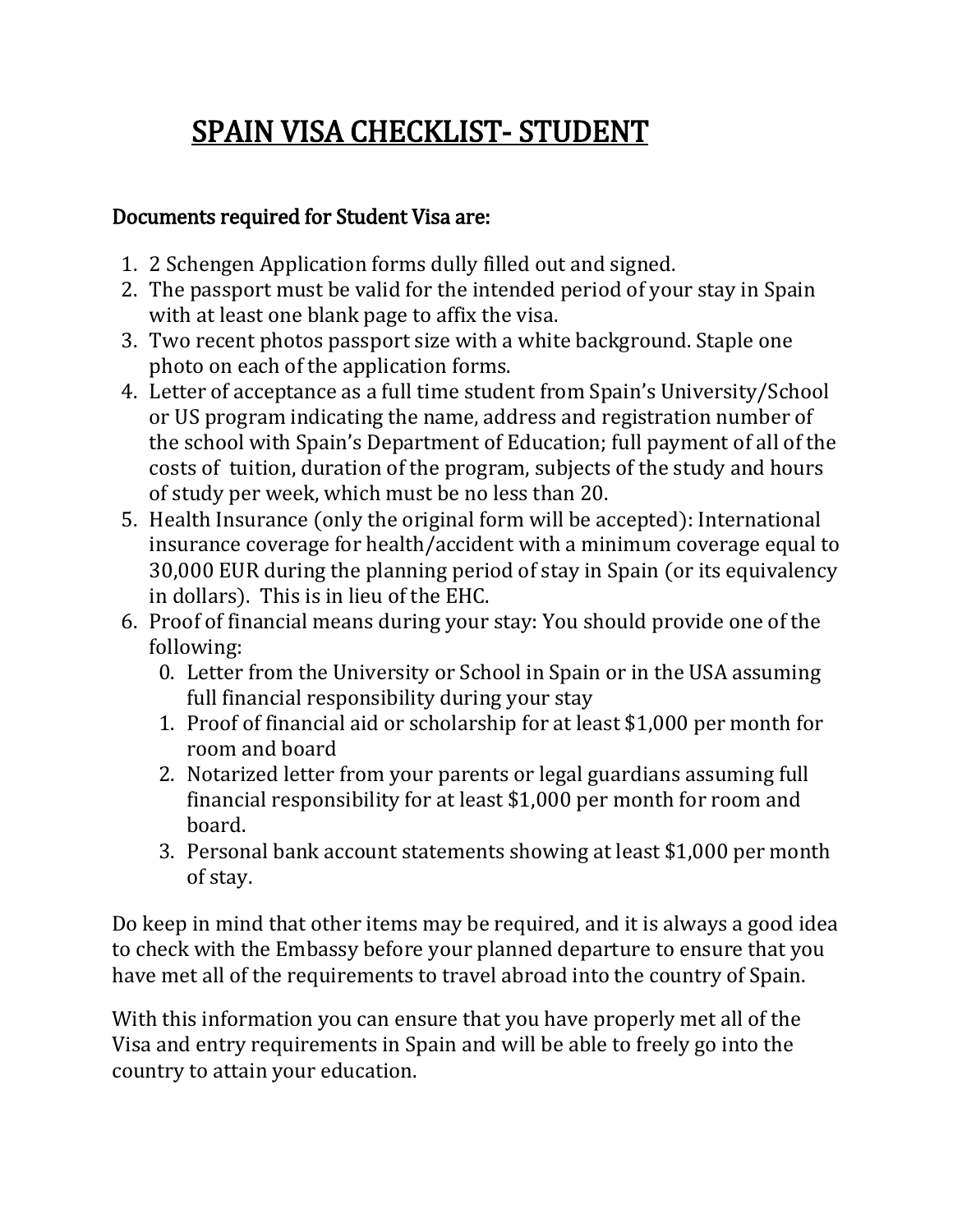Please consult the **[Embassy of Spain](http://www.embassy-worldwide.com/country/spain/)** in your country for the updated Spain Visa requirements!

# **Process**

Foreign students who want to study in Spain must apply for and obtain the student visa before they arrive in Spain. After they arrive in Spain, foreign students are required to apply at the Foreign Office or Police Station for an authorization to stay in the country during the specified period.

# Eligibility Criteria for Spain Student Visa

To be eligible for Spain Student Visa you must fulfill the following conditions:

- You must provide proof of being enrolled as a full time student in one of Spain's educational institutes that is recognized by Spain's Department of Education
- You must provide proof of full payment of tuition fee for the course
- You must have a passport with a validity that extends the duration of the visa you are applying for by at least 3 months
- Your passport must have at least two blank pages and it must have been issued within the previous 10 years
- You must have a copy of your completed application form
- You must provide proof of your financial ability so as to support yourself financially during the course of your study in Spain and for your return transportation
- You must provide personal bank account statements
- You must have acceptable insurance for health and accident covering the total number of days you will be staying in Spain as a student
- You must not have a criminal record
- You must provide a Medical Certificate indicating that you are in good physical and mental health and are free from any kind of contagious diseases
- You intend to leave Spain at the end of your authorized stay

# Steps To Follow To Apply For Spain Student Visa

Before you apply for Spain student visa, find out about the required documents and the processing time needed for the visa to be issued. Once you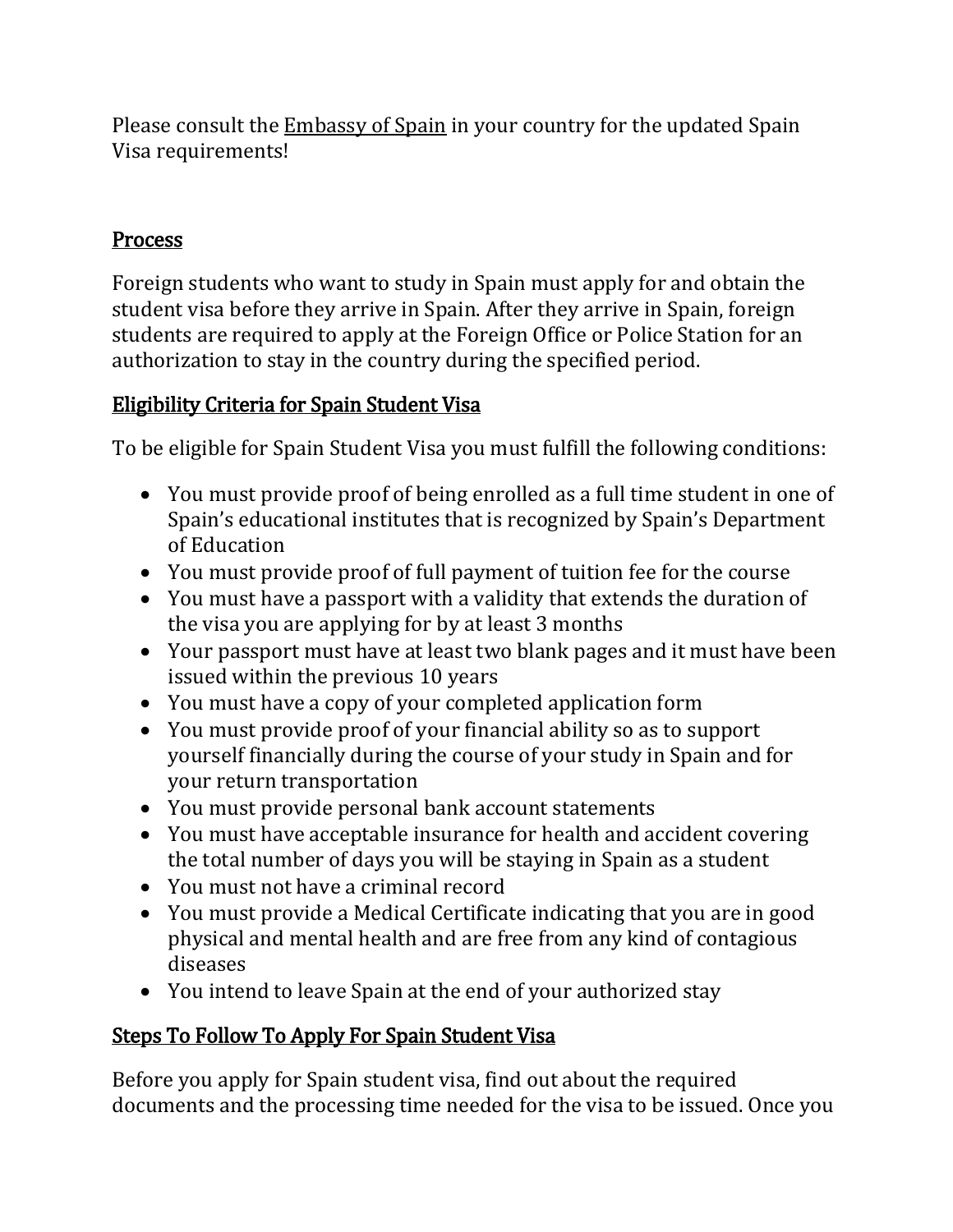are aware of all the details regarding the application, you can go ahead with the following procedure:

#### Step 1: Download the visa application form

Your first step is to obtain the student visa application form for Spain. You can obtain it either from Spain's Diplomatic Mission or Consular Post in your country or you can download the National Visa Application Form through the internet.

Download National Visa [Application Form](http://www.exteriores.gob.es/Consulados/MIAMI/es/InformacionParaExtranjeros/Documents/National_Visa_Application.pdf) .

# Step 2: Fill up the visa application form

Fill out the details required in the application form carefully. Do not forget to put your signature on your application form.

# Step 3: Gather the required documents for visa application

Make a check list of the documents that you need to submit along with your application form. Gather all the documents and keep them ready for submission.

# Step 4: Provide photograph for your visa application

Provide your recent colour photograph for the visa application. Make sure that your photograph matches or corresponds to all the specifications required for visa photographs. In any case, your photograph must not be more than 6 months old. You will need to submit two copies of your passport photograph along with your visa application form.

# Step 5: Check the visa application fee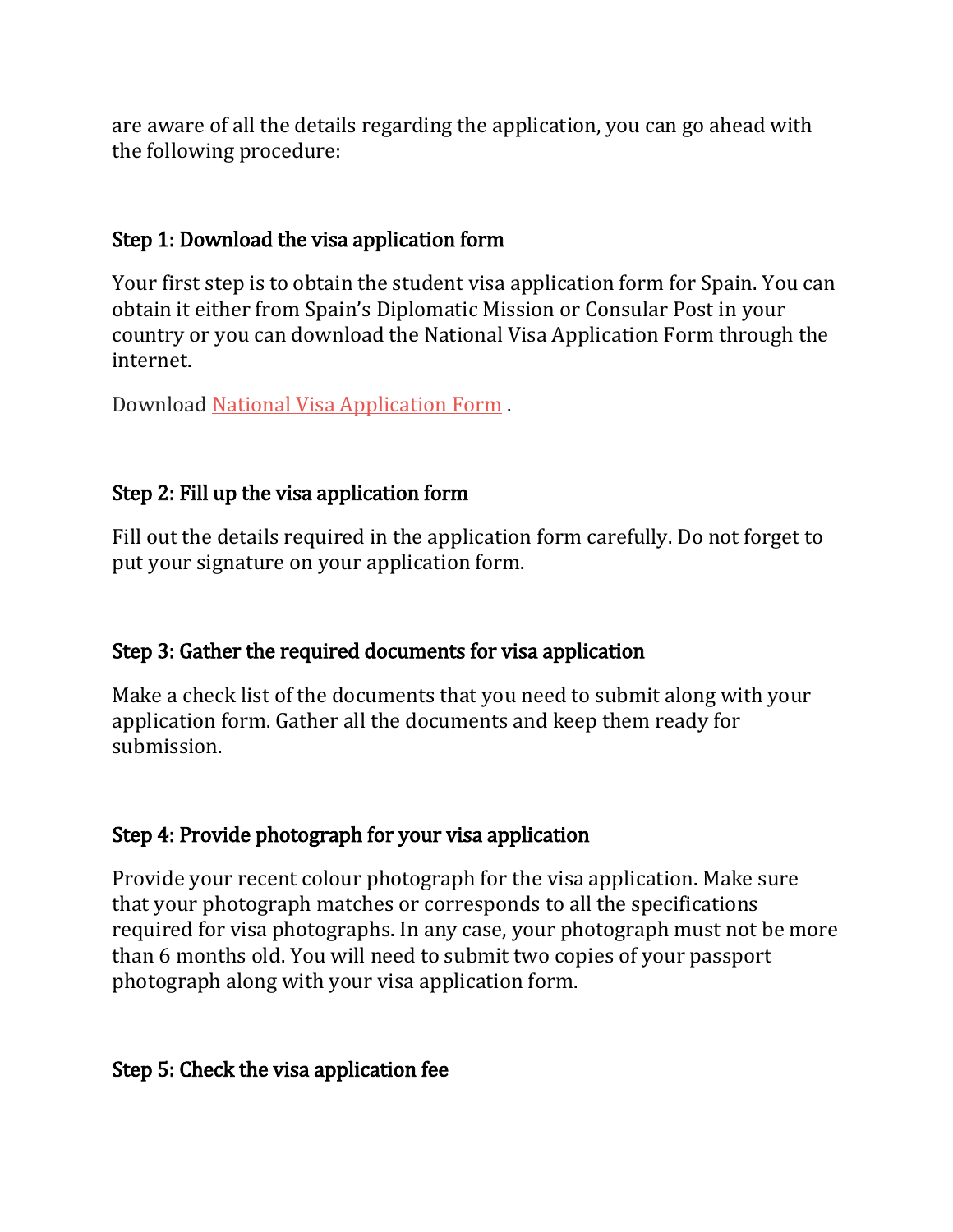Check the fees required for your visa application. Keep the fee ready for submission along with your visa application form. Remember that the application fee and mode of payment varies according to the country from which you are applying.

#### Step 6: Submit your visa application form

Fix an appointment at the application centre to submit your application. Submit your completed visa application form in person at the Spanish Consulate nearest to you, along with all the required documentation.

#### Step 7: Pay required visa application fee

Pay the applicable fee for your visa application at the time of submitting your application form.

# Step 8: Track your visa application

After you submit your application, you can track your visa application online.

#### Step 9: Collect your visa

After your visa is issued, you will be notified regarding the issuance. You must collect the visa personally at the relevant Diplomatic Mission or Consular Post. It is also possible to send a duly authorized representative to collect the visa on your behalf. Make sure that you collect the visa within a month of being notified about its issuance.

#### Duration of Spain Student Visa

Generally, student visa in Spain is granted for the entire duration of the course of study.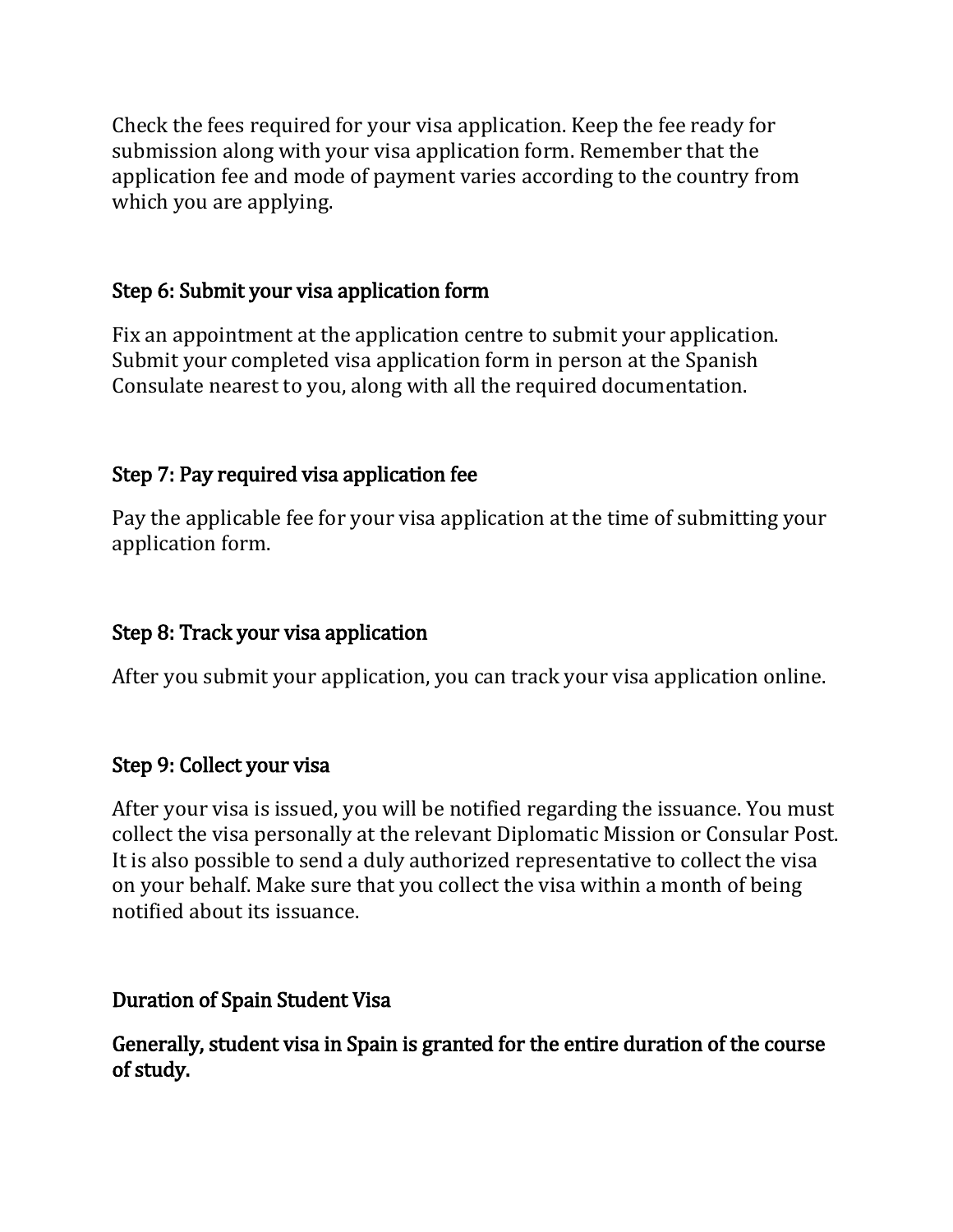# Required Fees for Spain Student Visa

Fees for Spain Student Visa – EUR 160 (INR 12,428.88)

Note:

Your application fee will not be refunded if your application for a student visa is refused or rejected for any reason.

The conversion into Indian currency is based on current conversion rates, which may change.

- The visa application fee is subject to change at any time.
- Renewal of Spain student Visa
- You can renew your student visa to further extend your studies or take up a new course of study in Spain.

# Exemption of Spain Student Visa

Citizens of some specified countries are exempted from having a student visa if they intend to stay in Spain for no more than 90 days. A list of such countries is provided below:

- Andorra
- Argentina
- Aruba
- Australia
- Bolivia
- Brazil
- Brunei
- Canada
- Chile
- Colombia
- Costa Rica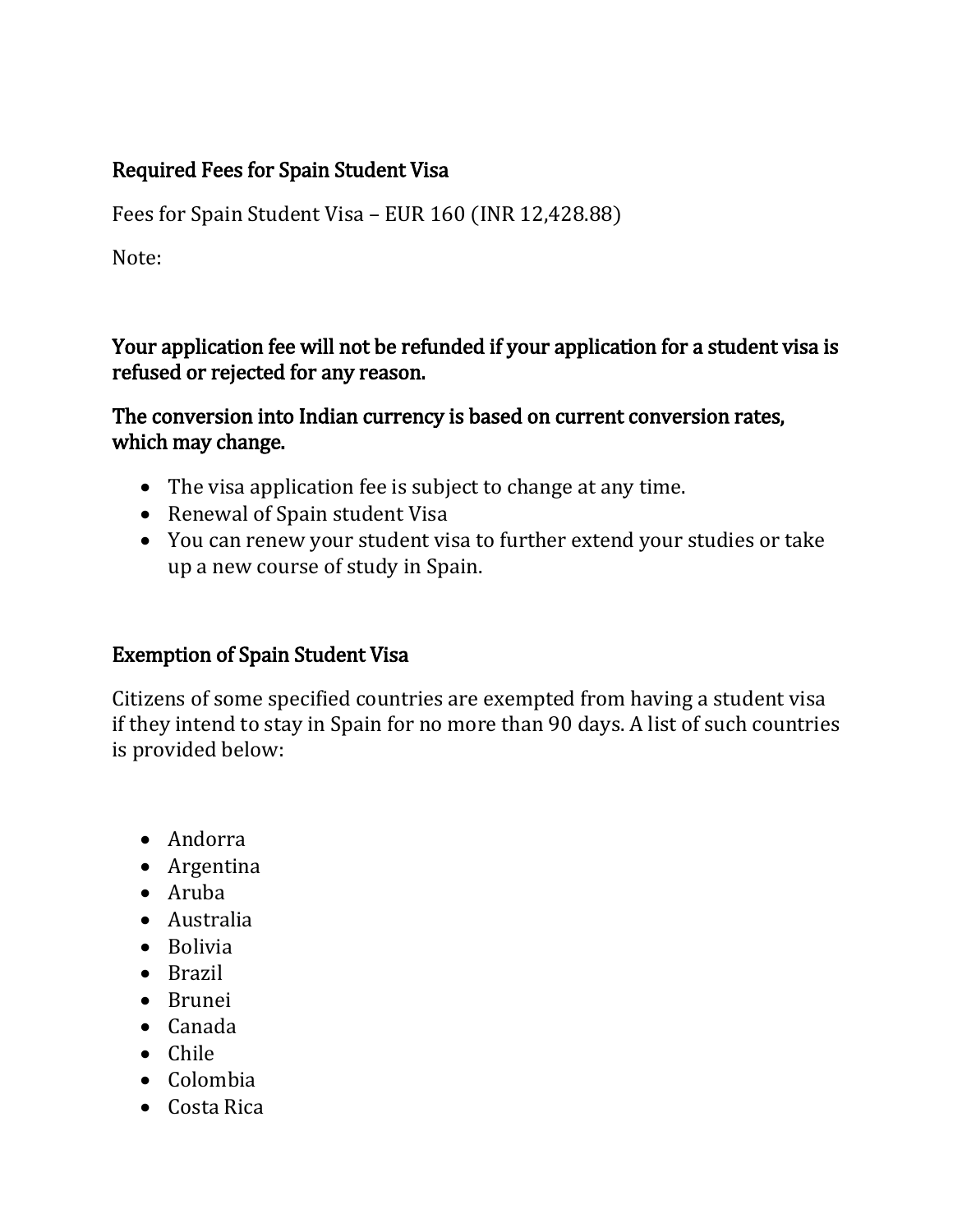- Croatia
- Cyprus
- Czech Republic
- Ecuador
- El Salvador
- Estonia
- Guatemala
- Honduras
- Hungary Iceland
- Israel
- Japan
- Korea (Rep. of)
- Latvia
- Liechtenstein
- Lithuania
- Malaysia
- Malta
- Mexico
- Monaco
- Netherlands
- Antilles
- New Zealand
- Nicaragua
- Norway
- Panama
- Paraguay
- Poland
- San Marino
- Singapore
- Slovak Republic
- Slovenia
- Switzerland
- Uruguay
- USA
- Vatican City
- Venezuela